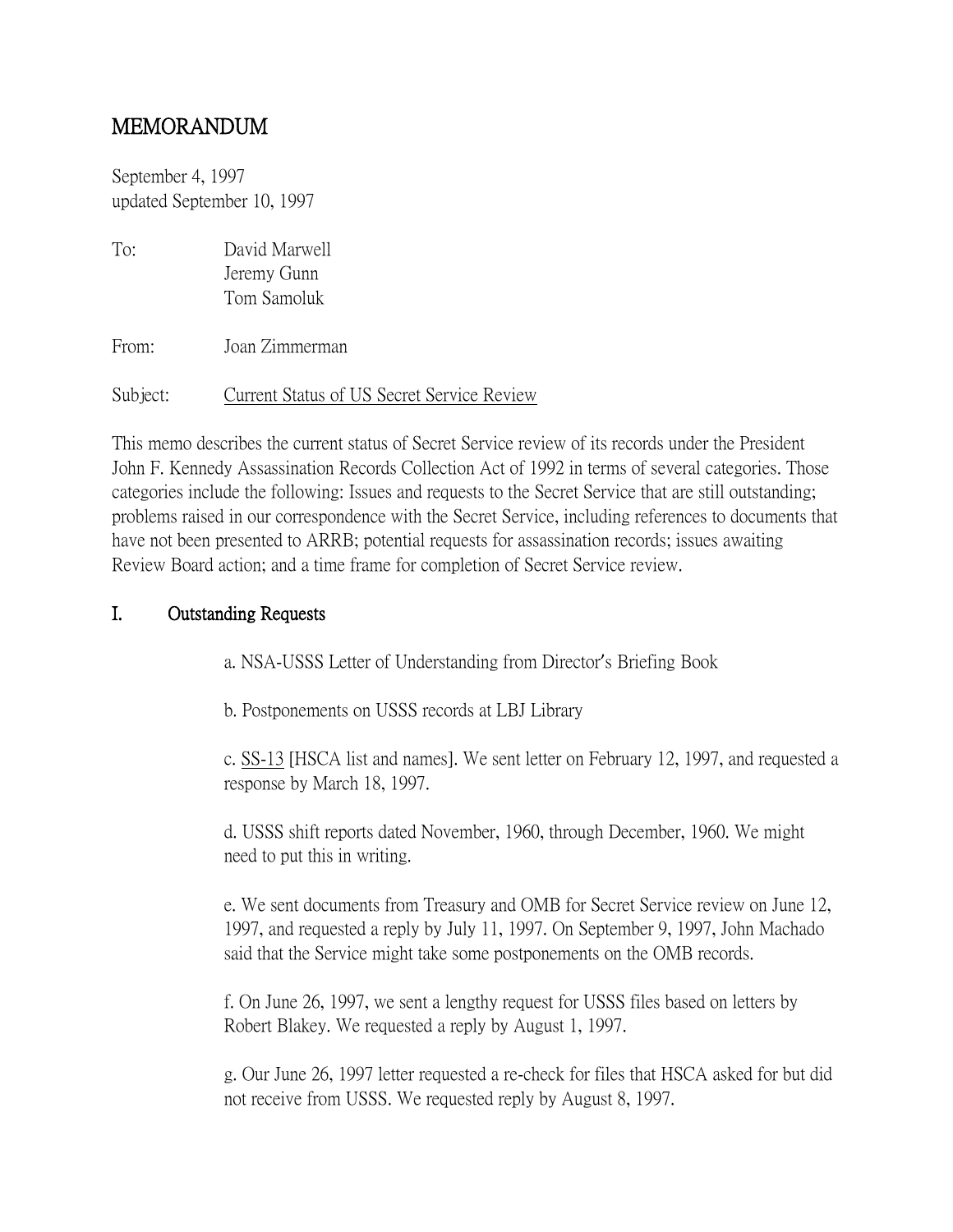h. On September 19, 1997, the Secret Service should respond to our letter of August 19, 1997, conveying the results of the August 5, 1997 Board meeting.

i. On October 18, 1997, we should receive a response to our SS-18 request for materials on organized crime sent September 4, 1997.

j. On September 9, 1997, John Machado said he would write a memo explaining the absence of the folder "Other Places July-December 1963" listed on the 135 form.

## II. Problems in USSS Correspondence

This category could also be referred to as miscellaneous issues presented in Jane Vezeris's (and John Machado's) letters that remain unresolved.

> k. On April 17, 1997, we requested documents listed in the Service's classified document log book. On August 11, 1997, Jane Vezeris responded that she was not able to locate any of the documents listed in the log. Nor could she describe the SS numbers assigned to the individual documents. This response seems inadequate, and I think we need to pursue this further.

> l. On July 9, 1997, John Machado delivered the Service's response to our April 18, 1997 request for files on Cubans. We received computer printouts rather than actual files. John has told me that the actual files still exist. I recommend that we at least examine the actual files. We have already requested (in other letters) some of the files that were viewed by Eileen Dinneen.

> m. Included in the response with the Cuban computer printouts was a page from another log book. We should make a formal request for all Secret Service log books for the 1961-1964 period, and we should specifically request that the original volumes (not photocopies) be brought to our office for inspection. This includes the two log books we are now aware of.

> n. In one of her letters from fall 1996, Jane Vezeris mentioned that she was withholding one document, which the Service was trying to RE-classify. I can find the letter when I have some free time.

o. In her compliance letter dated April 30, 1997, Jane Vezeris referred to Warren Commission records in the Ford Library that are not yet stamped open.

p. In her July 18, 1997 letter responding to SS-15, Jane Vezeris mentioned that the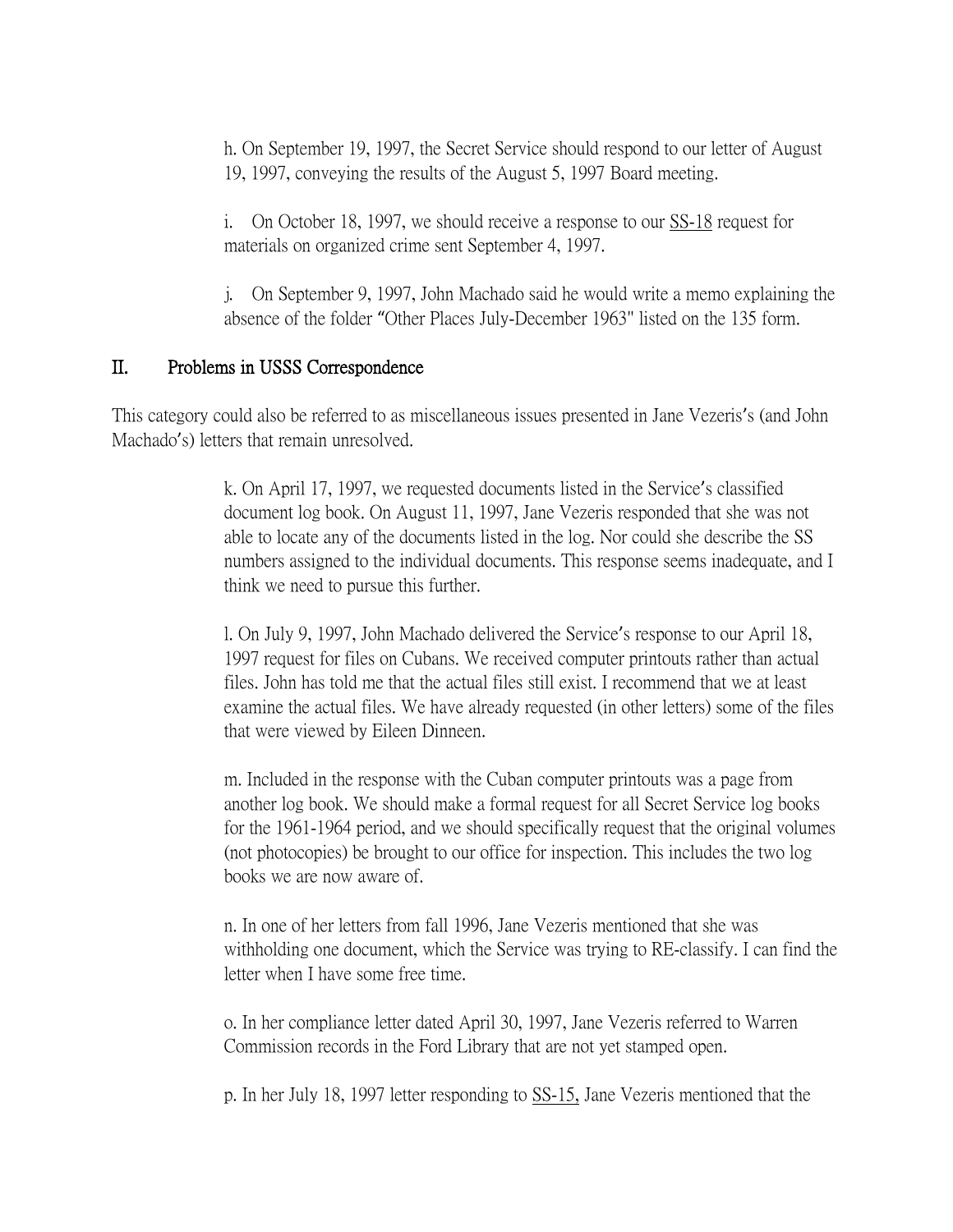Service had referred some documents from the files we requested to third agencies. We have (twice) asked the Service not to refer documents before ARRB has seen them.

q. In her July 28, 1997 letter, Jane Vezeris mentioned that enclosures for one of the Church Committee letters she sent to us would be forthcoming from Treasury. We have not received them. Also in this July 28 letter, Vezeris said she would send us a separate letter addressing PROJECT STAR. As of September 10, 1997, we have not received any such letter.

r. Correct processing of RIFs has been an ongoing topic of our correspondence and discussions with the Secret Service. In addition to the use of the word "restricted" on RIFs describing open documents, we might be facing a challenge in accounting for the documents designated "assassination records" by the Review Board. We have copies of records so designated in our SCIF. What ultimately appears in the Secret Service portion of the JFK Collection may require close examination (page by page). The RIFs we have received from the Service do not seem to coincide with "assassination record" designations in all cases. I recommend that this aspect of Secret Service review come under the rubric of compliance.

#### III. Future Requests for Information

The inventories and memos provided by Jane Vezeris and John Machado on July 31, 1997, open up new avenues for requests. These include the following topics:

1. Organized crime files [requested September 4, 1997].

2. Information on Presidential appointments, appointment slips, gate logs, and EPS records

3. Documents described in one memo as the "S" records (We have twice asked the Secret Service for "COS" materials but have yet to receive any.)

4. More general information on protective research @1963-1964

5. Security check lists during the Kennedy administration

6. Information on the White House Detail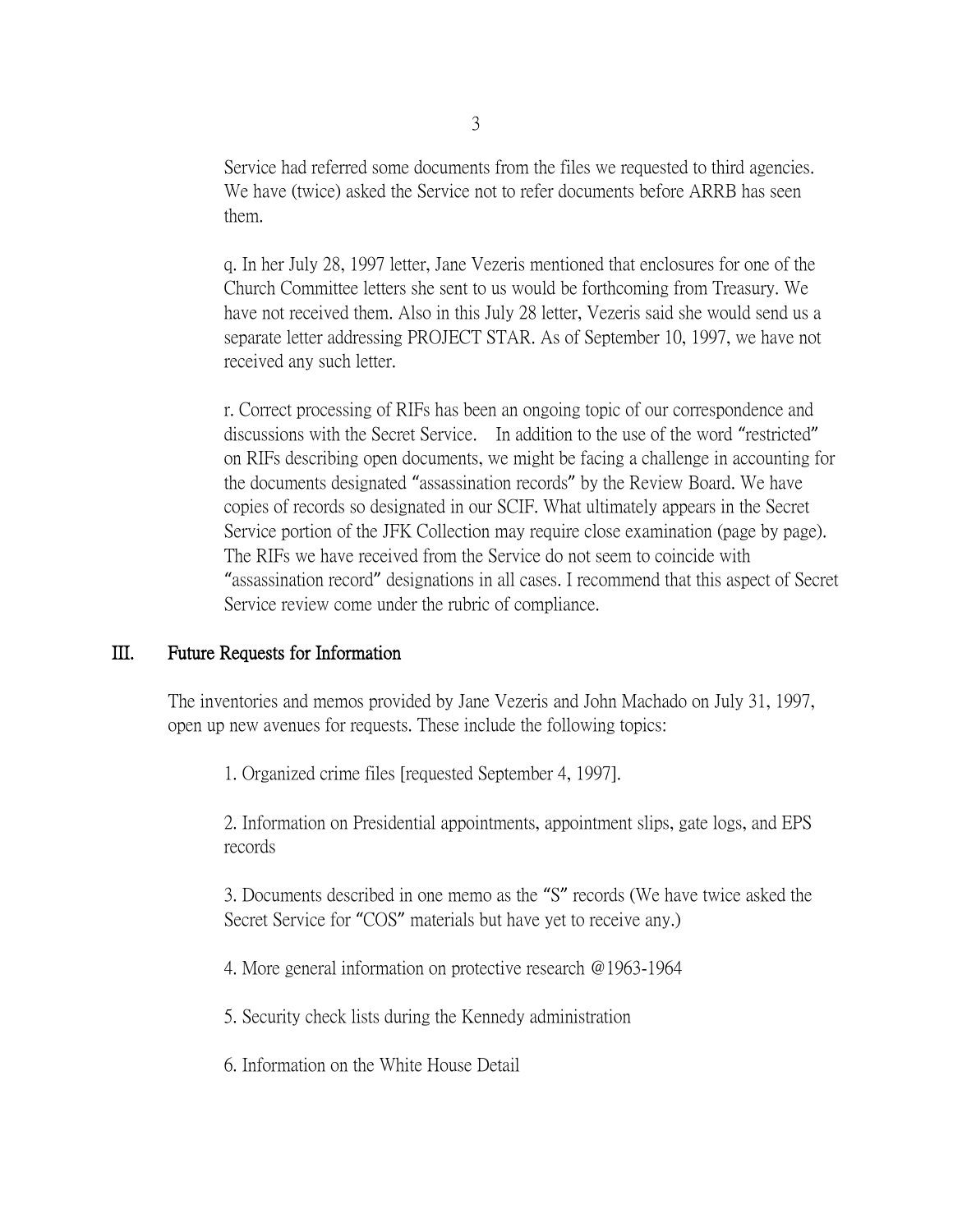- 7. Vice President Johnson's visit to Dallas in April, 1963.
- 8. Vice Presidential protection
- 9. Military SOP
- 10. Incidents involving protection for President Kennedy
- 11. Issues pertaining to Presidential aircraft
- 12. Information on anti-Castro activities
- 13. Loose papers on the Warren Commission
- 14. Documents I requested but did not receive in July, 1995.

15. The loose memos Jane Vezeris provided on July 31, 1997, should contain enough leads for additional requests.

16. A request for documentation of the Service's chain of custody for the Zapruder film.

#### IV. Issues Awaiting Review Board Action

--Eileen Dinneen materials, including threat sheets.

The Board can vote to open one of her contested memos because the Service has now released all the information Dinneen summarized. The Board could consider requesting both the computer printouts viewed by Dinneen and the raw files on which the computer printouts were based.

--The Board should propose that the Secret Service place its copies of **The Record** in the National Archives.

--Protective surveys for President Kennedy, 1961-1963. The Board should have an opportunity to explore this issue in more depth by reviewing my memo (updated September 9, 1997) describing these and comparable documents.

I recommend that the first step the Board should take [either in September or October]